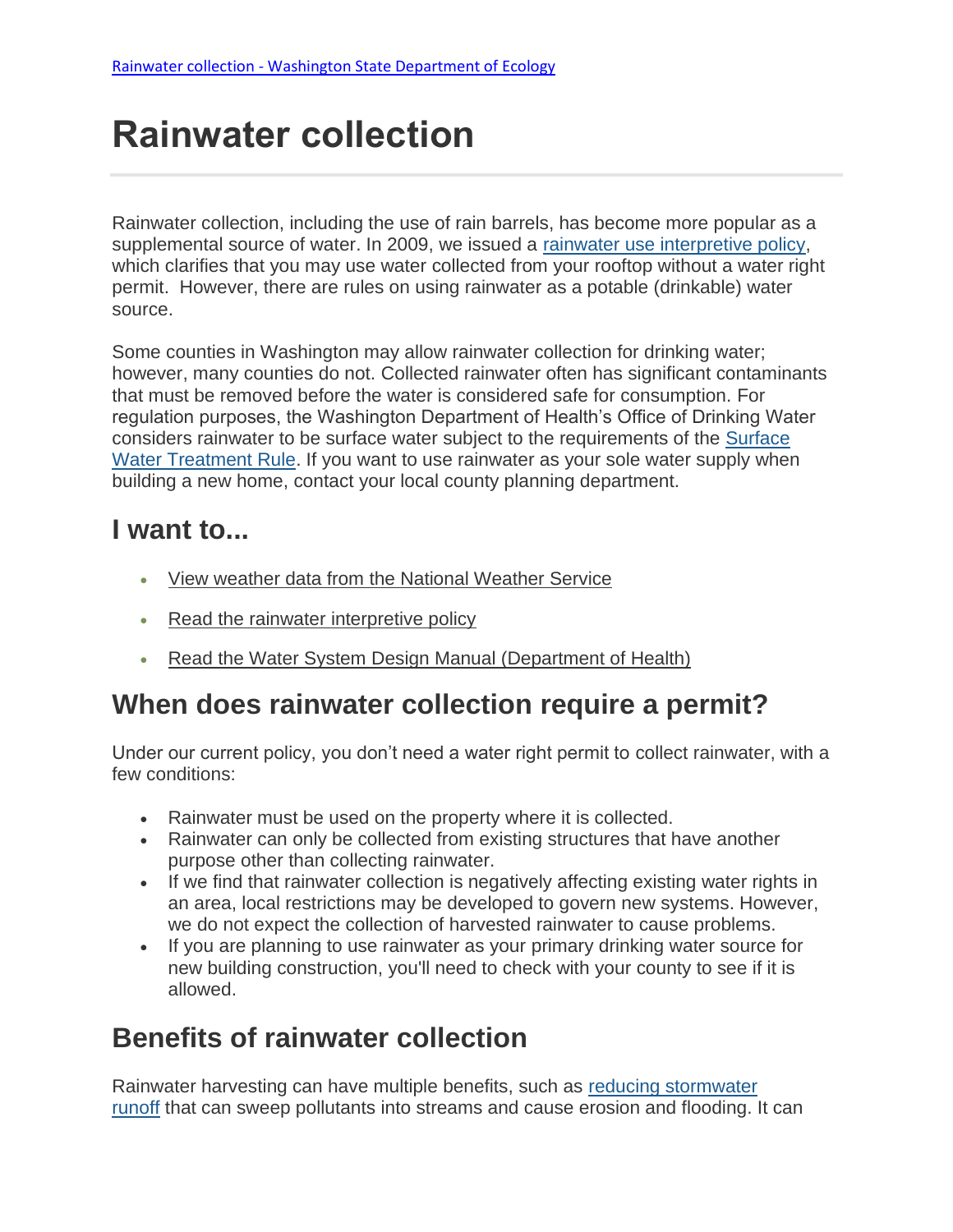lessen the strain on combined sewer systems during rain events, helping reducing the risk of system overflows running directly into streams, lakes, or marine waters.

In some areas of the state, such as the San Juan Islands, rainwater may be the only viable water supply for new construction.

Some municipalities reduce stormwater utility fees for commercial buildings that incorporate rainwater harvest systems.

While rainwater collection might not replace your primary water supply, it can help keep your gardens green, while diverting water away from your house, and depending on how much you reduce your public water use, you may see savings on your water bill.

# **Sizing your system**

The size and cost of your rainwater collection system depends on what you plan on doing with the water and how much water you need to store at one time.

- Simple rain barrels are relatively inexpensive and can be used to reduce the use of potable (drinkable) water for irrigation.
- Water collected for in-home use requires approval from your local building department. Plumbing systems are strictly regulated through the Uniform Plumbing Code (UPC). To meet full in-house water supply needs, if permitted, a larger cistern and treatment would be needed to ensure the water is safe to drink.
- To supply water for more than minimal irrigation, an even larger cistern is necessary.

We created a [rainwater harvesting calculator](https://fortress.wa.gov/ecy/wrdocs/WaterRights/wrwebpdf/ecy_rwcalc.xlsm) to help you size your system based on the typical amount of rain in your area, the size of your roof, and how you plan to use the water. The calculator includes rainfall data for 29 Washington communities. If you live outside these communities, [data from U.S. Climate Data](http://www.usclimatedata.com/climate/united-states/us) can give you annual rainfall averages to use.

Please note that annual average rainfall varies greatly and may not supply all of your water needs every year. Depending on your water needs, a back-up supply is recommended.

# **Rain barrels**

You can buy a rain barrel at most local hardware stores, garden centers, or recycling centers; you can even [make one yourself.](https://ecology.wa.gov/Blog/Posts/November-2015/Rain-barrels-I-took-the-do-it-yourself-challenge) Some cities and counties offer a discount or rebate. Using a rain barrel is a low-cost option for managing water that would otherwise end up in the storm drain. Here are some tips: